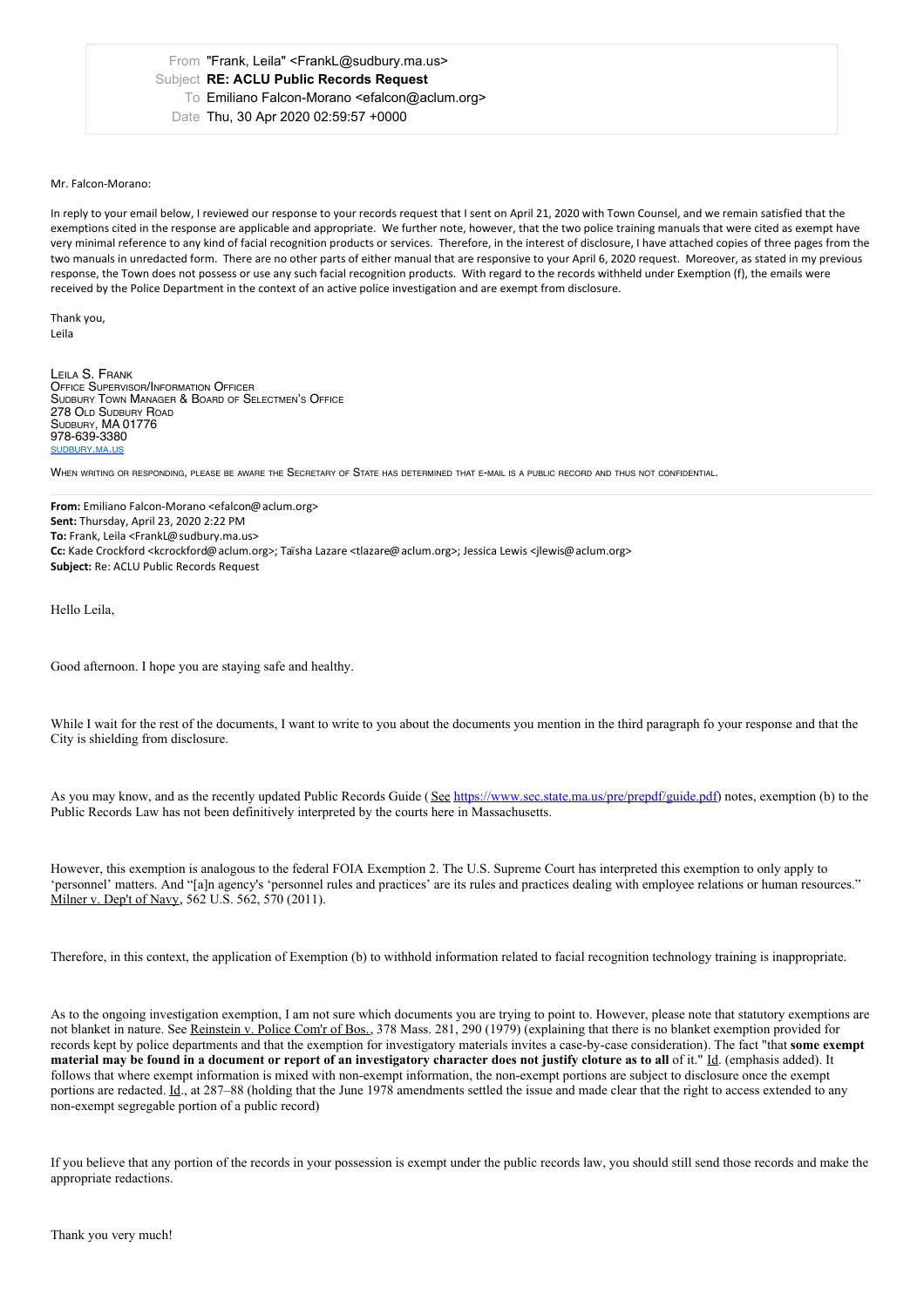Best,

## Emiliano

**------ Emiliano Falcon-Morano** Pronouns: he, him, his

Policy Counsel Technology for Liberty Program American Civil Liberties Union of Massachusetts 211 Congress Street, Boston, MA 02110 617.482.3170 x402 | [efalcon@aclum.org](mailto:efalcon@aclum.org)

[Website](https://linkprotect.cudasvc.com/url?a=http%253a%252f%252faclum.org%252f&c=E,1,vFzO0hSlFoT0_Rp9VmCmA-k0xbEvENlGQJQ9lliQzAqjAe6XKCItBxPsckMSSEJ0dOYhWCaopOKVZJm7Ygk_lyYGW5SJz0I-aB7sYh3KiA,,&typo=1) | [Twitter](https://linkprotect.cudasvc.com/url?a=http%253a%252f%252ftwitter.com%252faclu_mass&c=E,1,b_C-KhU4QWVZ8xfckI4RMRPVOzp-SZNUsxSQbRTs8BKXGcc4oSagCOvkaPIaJZpbM-3yPSPHEHkh1OU1cquZAZratGyGXzlpjsMUnAf_p1JYyZRjs8Xq&typo=1) | [Facebook](https://www.facebook.com/aclumass/) | [Instagram](https://www.instagram.com/aclu_mass/) | [Youtube](https://www.youtube.com/channel/UC14AFyqfizR4gMAMa8KlZ3A)

From: Frank, Leila <[FrankL@sudbury.ma.us](mailto:FrankL@sudbury.ma.us)> **Sent:** Tuesday, April 21, 2020 11:40 AM **To:** Emiliano Falcon-Morano; Kade Crockford; Taïsha Lazare **Subject:** RE: ACLU Public Records Request

Dear Emiliano Falcon:

On April 6, 2020, we received your request pursuant to the Massachusetts Public Records Law for the following records of the Sudbury Police Department:

- 1. All communications, including text messages and emails, between or among any staff member or representative of the police department and any representative of any company that manufactures or sells any facial recognition product, including but not limited to Clearview AI;
- 2. All internal communications, including text messages and emails, referencing any company that manufactures or sells any facial recognition product or service, including but not limited to Clearview AI;
- 3. Records evidencing or describing any existing or potential relationship between the police department and all companies that manufacture or sell any facial recognition product, including but not limited to Clearview AI. These records include but are not limited to MOUs, purchase orders, RFPs, licensing agreements, invoices, non-disclosure agreements, project proposals, and other contracts;
- 4. Records referencing the operational effectiveness or accuracy rate of any of facial recognition service or product. These records include but are not limited to e-mails, handouts, PowerPoint presentations, advertisements, audits, and specification documents;
- 5. Training materials related to facial recognition products or services;
- 6. Policies and procedures pertaining to the use of facial recognition products or services, or the data they produce; and
- 7. Records relating to any public process, meeting, or debate about any facial recognition products or services. These include but are not limited to meeting agendas or minutes, public notices, analyses, and communications between the police department and elected officials.

With respect to your request, the Department has identified certain records that are responsive, and copies of such records are provided at:<br>[https://sudbury.sharefile.com/f/fo9b2566-e63d-468d-a9c9-2a1b990f044f](https://linkprotect.cudasvc.com/url?a=https%253a%252f%252fsudbury.sharefile.com%252ff%252ffo9b2566-e63d-468d-a9c9-2a1b990f044f&c=E,1,iP4iTF-ill69j99ZYR4jmGAbkWlvf51tFMQbIa4WKYjoMv_0oU4kCiV8J05KQJoy3w3YZYl3BM5Bh7hx95Q4_8yTjFnz-MmdP3WvYI5-JDnWc8SpIwc,&typo=1). The Town ha further states that while the records provided, and those withheld below, contain references to facial recognition products or services, the Town of Sudbury does not possess or use any such products or services and has no current intention to do so in the future.

In addition, with respect to your request, the Department is withholding a limited number of records as exempt from disclosure - specifically, Department internal training manuals and certain emails and documents relative to ongoing police investigations. These records are withheld as exempt from disclosure in accordance with Exemptions (b) and (f) to the Public Records Law.  $GL. c.4$ ,  $$7 (26)(b)$  and (f). Exemption (b) provides that records may be withheld which are "related solely to internal personnel rules and practices of the government unit, provided however, that such records shall be withheld only to the extent that proper performance of necessary governmental functions requires such withholding." The Department's position is that withholding of training manuals regarding police operations and investigative techniques is necessary to the proper performance of the Department's governmental function, public safety. Similarly, exemption (f) provides that "investigatory materials necessarily compiled out of the public view bylaw enforcement or other investigatory officials the disclosure of which materials would probably so prejudice the possibility of effective law enforcement that such disclosure would not be in the public interest" may be withheld. The referenced records regarding ongoing investigations are exempt under Exemption (f) and it would not be in the public interest to disclose them.

You may appeal this response to the Supervisor of Public Records pursuant to 950 CMR 32.08(1)(d). By law, the Supervisor is required to respond within 10 business days of receipt of your appeal. You may also seek judicial review of an unfavorable response by commencing a civil action in the superior court, under G.L. c. 66, §10A(c).

Sincerely, Leila

LEILA S. FRANK<br>Office Supervisor/Information Officer<br>Sudbury Town Manager & Board of Selectmen's Office<br>278 Old Sudbury, MA 01776<br>Sudbury, MA 01776 978-639-3380 [SUDBURY](https://linkprotect.cudasvc.com/url?a=https%253a%252f%252fsudbury.ma.us%252f&c=E,1,jtVFJzcSIa3IKJ9boeABfS4sMPGPljKdjLfUiUkR1u94-sJB7ScV3y-TUBh5P1u9pyBEU5dQO0LtgZJZxEyI_Crdu345OcU3Clh1rhVo0z0,&typo=1).MA.US

WHEN WRITING OR RESPONDING, PLEASE BE AWARE THE SECRETARY OF STATE HAS DETERMINED THAT <sup>E</sup>-MAIL IS <sup>A</sup> PUBLIC RECORD AND THUS NOT CONFIDENTIAL.